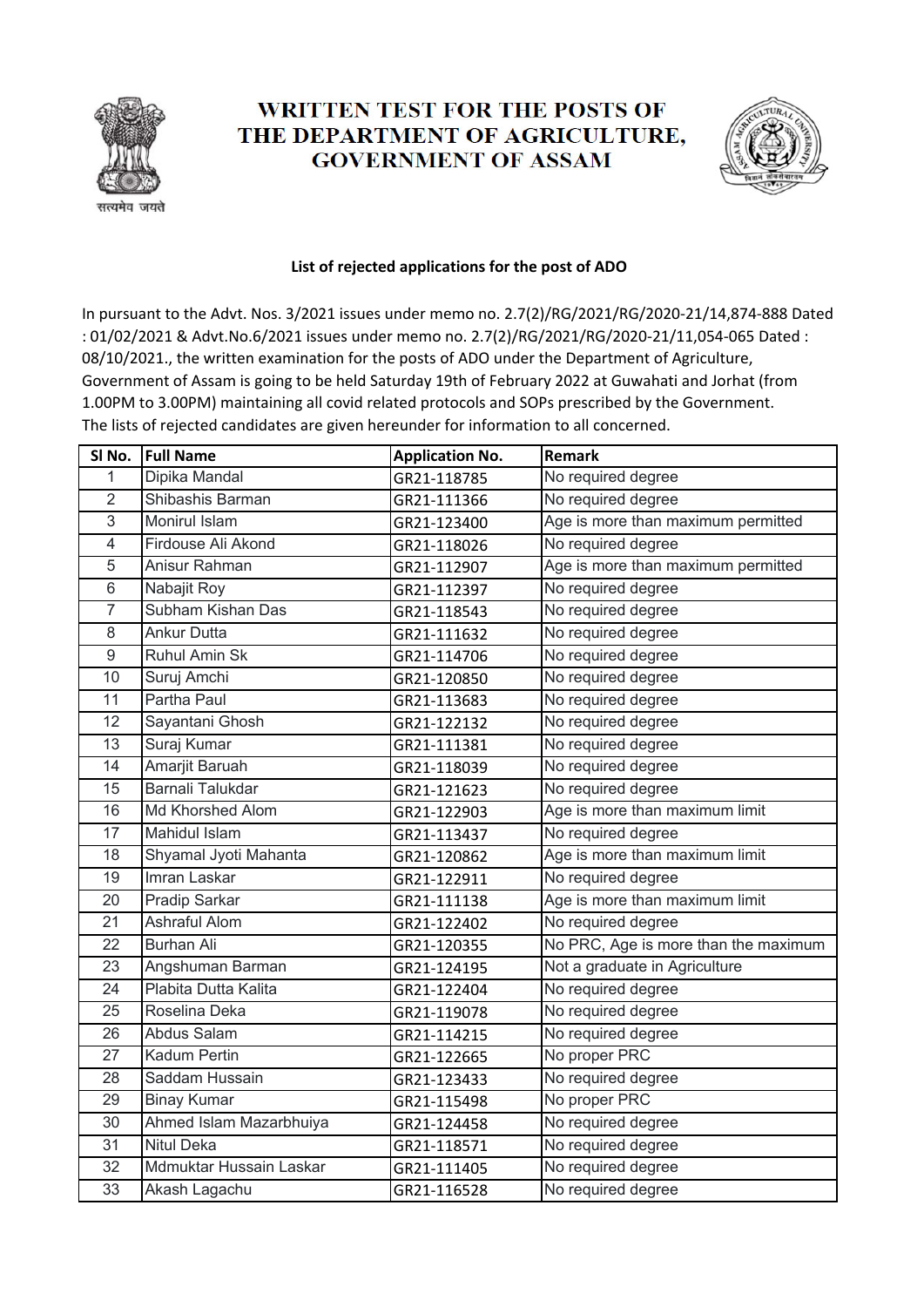| 34 | Pranoy Kumar Nath              | GR21-111153 | No required degree             |
|----|--------------------------------|-------------|--------------------------------|
| 35 | Rupmalin Kropi                 | GR21-116532 | No required degree             |
| 36 | Eyanus Ali                     | GR21-122422 | No required degree             |
| 37 | Eamin Ali Sheikh               | GR21-112951 | No required degree             |
| 38 | <b>Birhang Daimari</b>         | GR21-115511 | No required degree             |
| 39 | Pinkumoni Nath                 | GR21-115767 | No required degree             |
| 40 | Pramananda Pasung              | GR21-111160 | No required degree             |
| 41 | Amlan Jyoti Saikia             | GR21-116541 | No required degree             |
| 42 | Tumpa Sutradhar                | GR21-121406 | No required degree             |
| 43 | Nipunja Kalita                 | GR21-123198 | No required degree             |
| 44 | <b>Achyut Patiri</b>           | GR21-112193 | No required degree             |
| 45 | Sarbeswar Koiri                | GR21-114754 | No required degree             |
| 46 | Hirak Jyoti Das                | GR21-122690 | No required degree             |
| 47 | Sharif Mohd Khan               | GR21-121667 | Age is more than maximum limit |
| 48 | Dipanwita Kalita               | GR21-113476 | No required degree             |
| 49 | Kangkan Bharali                | GR21-118597 | No required degree             |
| 50 | Soniaaj Arackathazhathu Joseph | GR21-120646 | No PRC proof                   |
| 51 | Abhinaw Baretha                | GR21-113223 | No required degree             |
| 52 | Rezaul Karim                   | GR21-113479 | No required degree             |
| 53 | Sumanjit Deb                   | GR21-121928 | No required degree             |
| 54 | <b>Biman Duara</b>             | GR21-119113 | Age is more than maximum limit |
| 55 | Sidhartha Dutta                | GR21-115275 | Age is more than maximum limit |
| 56 | Tondonbi Chanu                 | GR21-115276 | No required degree             |
| 57 | Jayatri Chowdhury              | GR21-115533 | No required degree             |
| 58 | Hemchandra Mali                | GR21-112718 | No required degree             |
| 59 | Ramesh Bhattarai               | GR21-124239 | No required degree             |
| 60 | Priyashi Saikia                | GR21-119377 | No required degree             |
| 61 | Prosanta Doley                 | GR21-119891 | No required degree             |
| 62 | Minarul Islam                  | GR21-114004 | No required degree             |
| 63 | <b>Rwirup Basumatary</b>       | GR21-115284 | No required degree             |
| 64 | Susmita Chakraborty            | GR21-118868 | No required degree             |
| 65 | Suranjit Roy                   | GR21-119892 | No required degree             |
| 66 | Santosh Kumar Sarathe          | GR21-120916 | No PRC for Assam               |
| 67 | Krishna Doley                  | GR21-119125 | No required degree             |
| 68 | Shuvajit Das                   | GR21-111448 | No required degree             |
| 69 | Saurabh Gogoi                  | GR21-115032 | No required degree             |
| 70 | Radha Prasad                   | GR21-124248 | No proper PRC                  |
| 71 | Lalon Nath                     | GR21-121435 | No proper documents            |
| 72 | <b>Felix Frank</b>             | GR21-114012 | No required degree             |
| 73 | Rosidul Hoque                  | GR21-121948 | No required degree             |
| 74 | <b>Ridip Narah</b>             | GR21-118367 | No required degree             |
| 75 | Rupam Das                      | GR21-122976 | No required degree             |
| 76 | Chouman Begum                  | GR21-115810 | No required degree             |
| 77 | <b>Puskar Pawe</b>             | GR21-123234 | No required degree             |
| 78 | <b>Tushar Mallick</b>          | GR21-116579 | No required degree             |
| 79 | Projit Goyary                  | GR21-117347 | No required degree             |
| 80 | Priyanuja Bora                 | GR21-122212 | No required degree             |
| 81 | Gulsanara Begum Laskar         | GR21-122213 | No required degree             |
| 82 | Ansuma Basumatary              | GR21-112491 | No required degree             |
| 83 | Moncher Ali Sk                 | GR21-123499 | No required degree             |
| 84 | <b>Bishnu Katowal</b>          | GR21-112236 | No required degree             |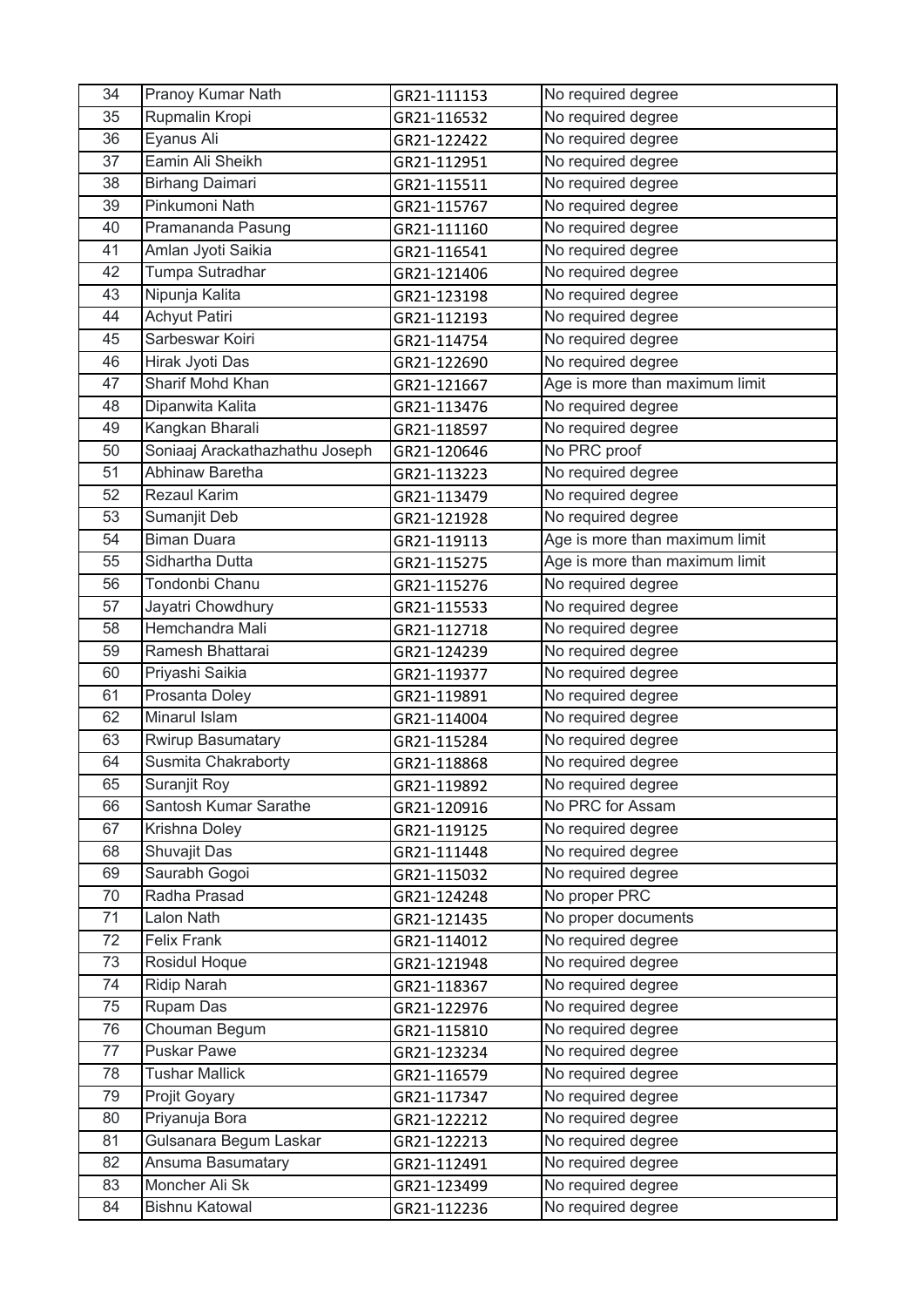| 85  | Jumi Kalita            | GR21-121196 | No required degree                 |
|-----|------------------------|-------------|------------------------------------|
| 86  | Hirak Jouti Baishya    | GR21-115821 | No required degree                 |
| 87  | Sadek Ali Ahmed        | GR21-121710 | Age is more than maximum permitted |
| 88  | Foyzal Hoque           | GR21-112240 | No required degree                 |
| 89  | <b>Beauty Brahma</b>   | GR21-113009 | No required degree                 |
| 90  | <b>Biswajit Das</b>    | GR21-114035 | No required degree                 |
| 91  | Darshan Jyoti Bhuyan   | GR21-121971 | Age is more than maximum permitted |
| 92  | Nabanita Das           | GR21-119668 | Age is more than maximum permitted |
| 93  | Priya Thihing          | GR21-117621 | No proper PRC                      |
| 94  | Akbal Hussain Ahmed    | GR21-119413 | No required degree                 |
| 95  | Jogeswar Teron         | GR21-124280 | No required degree                 |
| 96  | Debidatta Barman       | GR21-115322 | No required degree                 |
| 97  | Bishwa Protim Hazarika | GR21-115835 | No proper academic documents       |
| 98  | Alhadi Owarisul Islam  | GR21-121979 | No required degree                 |
| 99  | Moon Hoque 'choudhury  | GR21-116605 | No required degree                 |
| 100 | <b>Habizul Hoque</b>   | GR21-121213 | No required degree                 |
| 101 | <b>Barnojit Ghosh</b>  | GR21-111231 | No required degree                 |
| 102 | Mimo Singha Roy        | GR21-115071 | No required degree                 |
| 103 | Deep Raj Polong        | GR21-122495 | No required degree                 |
| 104 | Bhumika Rabha          | GR21-113281 | No required degree                 |
| 105 | Rupanjoli Doley        | GR21-122241 | No required degree                 |
| 106 | Md Ruhul Amin          | GR21-117890 | No required degree                 |
| 107 | Sanowar Ali            | GR21-118148 | No required degree                 |
| 108 | Suraj Pathak           | GR21-118660 | No required degree                 |
| 109 | Mauswm Mwchahary       | GR21-121732 | No required degree                 |
| 110 | <b>Azhar Ali</b>       | GR21-118662 | No required degree                 |
| 111 | Garima Deka            | GR21-115848 | No required degree                 |
| 112 | Sobed Ali              | GR21-123272 | No required degree                 |
| 113 | Mahidul Islam          | GR21-114569 | No required degree                 |
| 114 | Saurav Kamal Das       | GR21-115593 | No required degree                 |
| 115 | Deepjyoti Phukan       | GR21-124298 | No proper PRC                      |
| 116 | <b>Abdul Halim</b>     | GR21-114315 | No required degree                 |
| 117 | Manabendra Barman      | GR21-117387 | No required degree                 |
| 118 | Gunjan Charoh          | GR21-118156 | No required degree                 |
| 119 | Mathiash Induwar       | GR21-121484 | No PRC                             |
| 120 | Migal Kutum            | GR21-123277 | No required degree                 |
| 121 | Saidul Islam           | GR21-120718 | No required degree                 |
| 122 | Khairul Islam          | GR21-122510 | No required degree                 |
| 123 | Pompi Basumatary       | GR21-123023 | No required degree                 |
| 124 | Montu Boruah           | GR21-116880 | No required degree                 |
| 125 | Rajibul Islam          | GR21-115090 | No required degree                 |
| 126 | Syed Anjum             | GR21-112531 | No required degree                 |
| 127 | Krishan Kumar          | GR21-120468 | No required degree                 |
| 128 | <b>Rakibul Mondal</b>  | GR21-122772 | No required degree                 |
| 129 | Muktar Ali             | GR21-122773 | No required degree                 |
| 130 | Izazur Rahman          | GR21-123030 | No required degree                 |
| 131 | Shibu Shil             | GR21-113815 | No required degree                 |
| 132 | Jahur Uddin            | GR21-112280 | No required degree                 |
| 133 | Mili Kramsapi          | GR21-115864 | No required degree                 |
| 134 | Jhalesh Kumar          | GR21-119449 | No required degree                 |
| 135 | Kakali Pathak          | GR21-112795 | No required degree                 |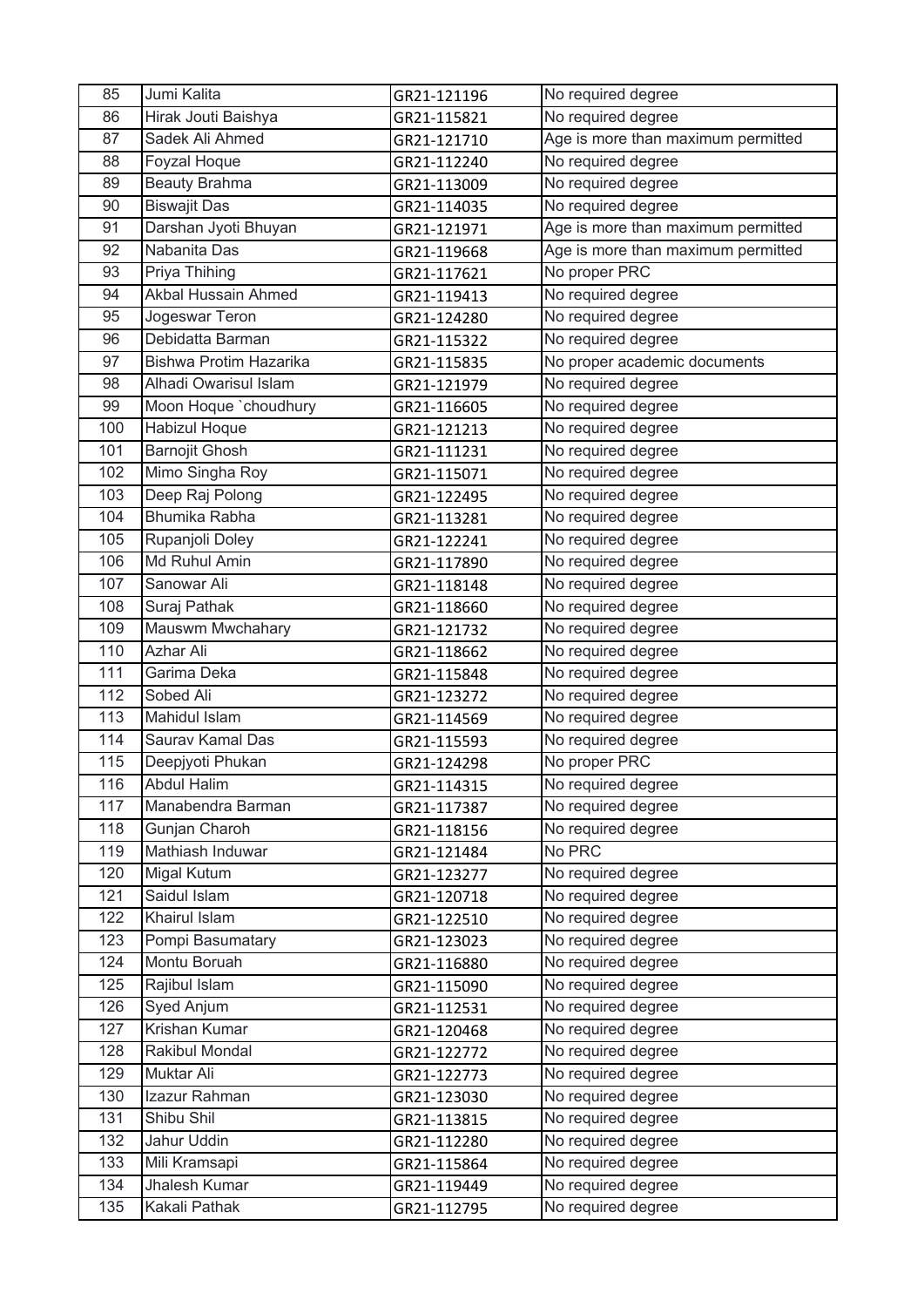| 136              | Radhika Robi Das        | GR21-123291 | No required degree |
|------------------|-------------------------|-------------|--------------------|
| 137              | Saddam Hussain          | GR21-112286 | No required degree |
| 138              | Zakir Hussain           | GR21-114079 | No required degree |
| 139              | Priyanka Kalita         | GR21-113827 | No required degree |
| 140              | Minakshi Das            | GR21-123048 | No required degree |
| 141              | Lokendra Singh          | GR21-112811 | No proper PRC      |
| 142              | Shiwanand Pandey        | GR21-112044 | No proper PRC      |
| $\overline{143}$ | Rajib Rabha             | GR21-113068 | No required degree |
| 144              | Roktim Saikia           | GR21-121005 | No required degree |
| 145              | Sagarika Paul           | GR21-123053 | No required degree |
| 146              | Jayeeta Dey             | GR21-123054 | No required degree |
| 147              | <b>Bhabesh Thakuria</b> | GR21-113839 | No required degree |
| 148              | Hiranya Baruah          | GR21-112048 | No required degree |
| 149              | Ansuli Basumatary       | GR21-123317 | No required degree |
| 150              | Swaraj Gayan            | GR21-112310 | No required degree |
| 151              | Meghna Suklabaidya      | GR21-113334 | No required degree |
| 152              | Saddam Hussain          | GR21-112569 | No required degree |
| 153              | <b>Azmirul Hoque</b>    | GR21-116666 | No required degree |
| 154              | Bahnnishika Roy         | GR21-117178 | No required degree |
| 155              | Pankaj Rabha            | GR21-113852 | No required degree |
| 156              | Jyotimoi Pegu           | GR21-124092 | No required degree |
| 157              | Pinak Dhar              | GR21-119229 | No required degree |
| 158              | Reakul Islam            | GR21-122814 | No required degree |
| 159              | <b>Rupak Das</b>        | GR21-123327 | No required degree |
| 160              | Ashim Kumar Deb         | GR21-113088 | No required degree |
| 161              | Neha Ghosh              | GR21-112067 | No required degree |
| 162              | Kiran Rabha             | GR21-112324 | No required degree |
| 163              | Tanusree Roykarmakar    | GR21-124356 | No required degree |
| 164              | Reshma Ahmed Barlaskar  | GR21-123592 | No required degree |
| 165              | Dipankar Baruah         | GR21-122825 | No required degree |
| 166              | Ramashis Barman         | GR21-124106 | No required degree |
| 167              | Debashish Baruah        | GR21-124363 | No required degree |
| 168              | Soniha Bor Deuri        | GR21-123085 | No required degree |
| 169              | Nila Brahma             | GR21-120270 | No required degree |
| 170              | Ashim Das               | GR21-111567 | No required degree |
| 171              | Kausara Yeasmin         | GR21-118991 | No required degree |
| 172              | Samudra Sen             | GR21-115666 | No required degree |
| 173              | Rafik Ahmed             | GR21-114644 | No required degree |
| 174              | Naba Jyoti Boruah       | GR21-122582 | No required degree |
| 175              | Kamruzzaman             | GR21-122838 | No required degree |
| 176              | Sauvik Bhattacharjee    | GR21-115159 | No required degree |
| 177              | Nayan Jyoti Das         | GR21-117975 | No required degree |
| 178              | Anamika Ray             | GR21-122840 | No required degree |
| 179              | Hirakjyoti Nath         | GR21-112345 | No required degree |
| 180              | Tamanna Pathak Talukdar | GR21-118234 | No proper PRC      |
| 181              | Rakesh Sutradhar        | GR21-121818 | No required degree |
| 182              | Sila Salia              | GR21-112603 | No required degree |
| 183              | <b>Amal Das</b>         | GR21-115169 | No required degree |
| 184              | Neha Ansary             | GR21-118497 | No proper PRC      |
| 185              | Racktackshree Chelleng  | GR21-121569 | No required degree |
| 186              | Ashraful Alom           | GR21-123620 | No required degree |